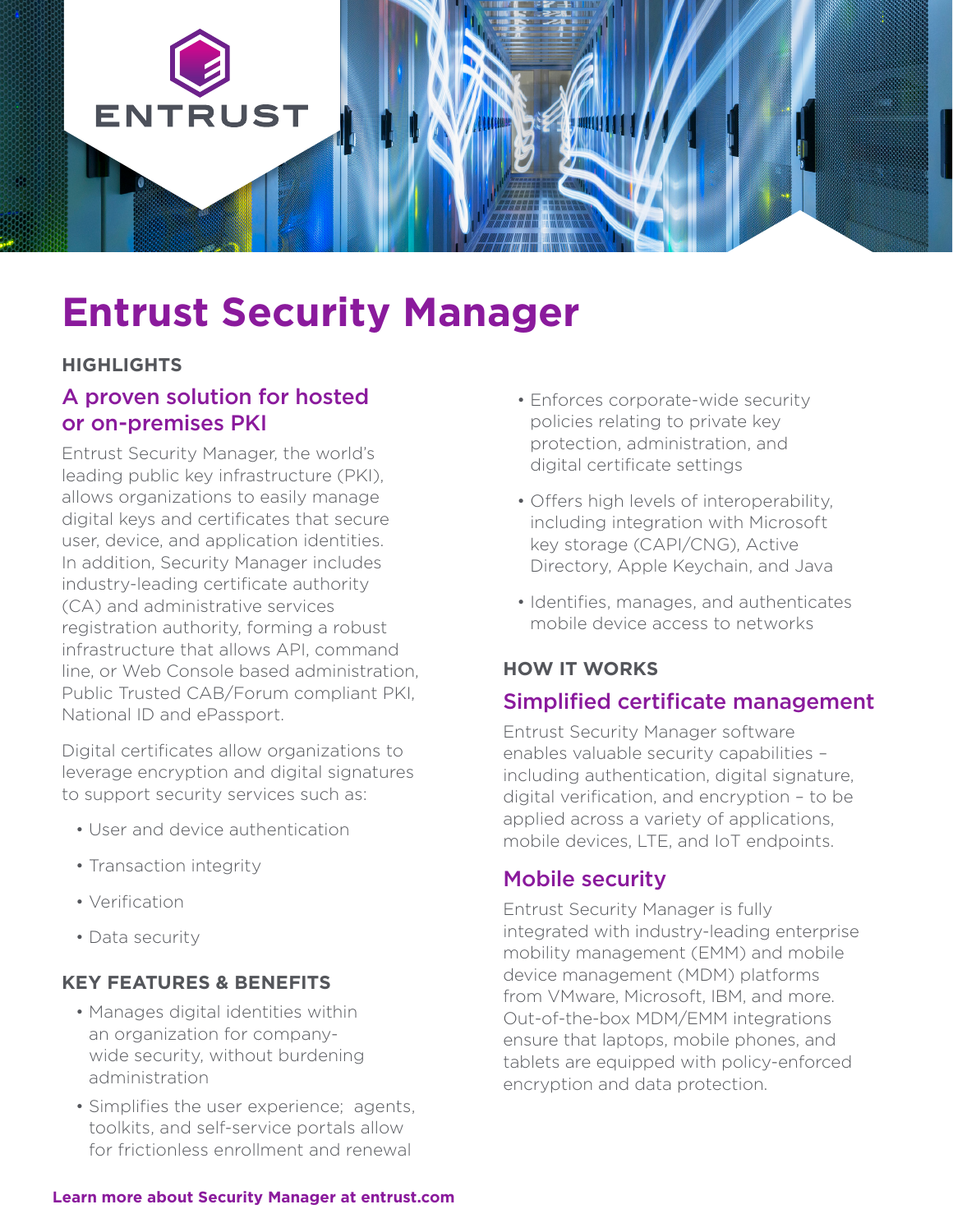# Government and citizen credentials

From border crossings and driver's licenses to national ID cards, Entrust Security Manager provides critical system components for credential issuance, management, and validation. The ePassport suite may be configured as a CSCA, CVCA, or DV CA to issue certificates used to secure global travel systems.

# Easy and transparent

Automatic and transparent key and certificate management means users do not need to be security experts to maintain high assurance environments. The platform provides key history, backup, and recovery features so encrypted information will not get lost if users misplace their keys.

# Compliant and accredited

Security Manager runs in the world's highest assurance environments and enables organizations to operate under stringent audits and controls. The Security Manager CA is certified under Federal Information Processing Standards (FIPS) 140-3, Common Criteria, CAB/Forum, and other globally recognized standards.

# Highly available, horizontally scaling, no downtime upgrades

Security Manager supports high availability configurations with multi-node certificate authority deployments sharing a central database repository. Multi-node deployments provide improved HA setups, zero-downtime upgrades and patches, and increased token processing system when managing certificates.

# Technical features

- Automated digital ID management updates, revocation, and recovery
- Active/active high availability native to Security Manager cluster
- Performance scales linear as more CA nodes added
- Support for unlimited administrators and up to 10 million users per CA node
- Web-based administration for delegated and distributed administration
- Centrally managed policies and controls
- Certified for FIPS 140-3 Level 2
- Common Criteria EAL4+
- Comprehensive and customizable auditing and reporting
- Support for peer-to-peer and hierarchical cross-certification of CAs
- Provides compliant certificate revocation lists (CRLs) and integrates seamlessly into Entrust Validation Authority and other leading OCSP vendors
- Admin Services features an ICAO compliant ePassport system for enrollment and certificate management including Country Verifying CA (CVCA), Document Verifying CA (DVCA), and National Public Key Directory (NPKD)
- Flexible enrollment options, including PKIX-CMP, PKIX-CMPv2, ACME, PKCS#7/10, CSR, SCEP, EST, MDMWS, REST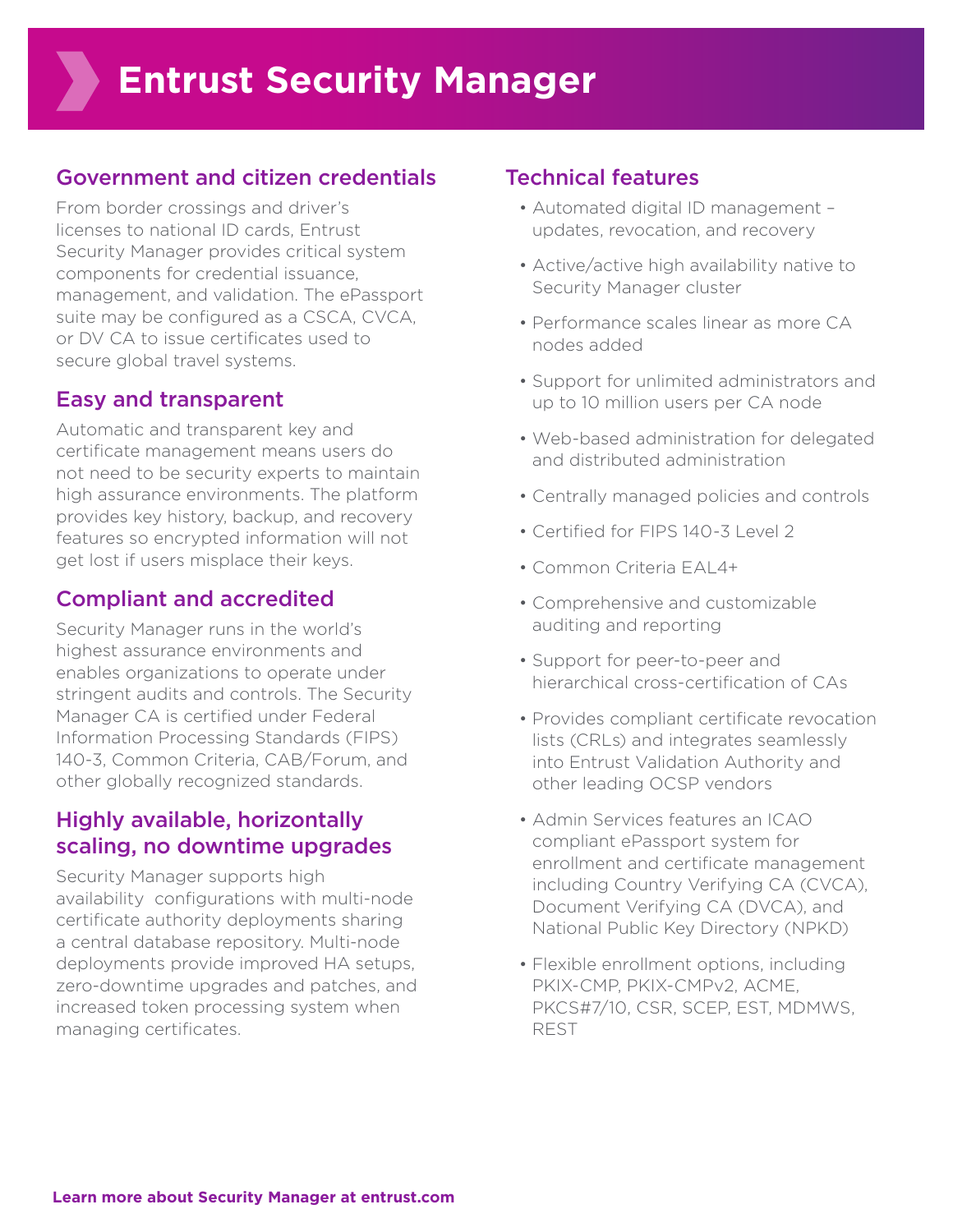# **Entrust Security Manager**

- Interoperability with PKI-aware applications such as virtual private networks, browsers, mobile devices, email, and business applications
- Interoperability with many LDAP directories (including Microsoft

Active Directory), smart cards, derived credentials, TPMs, and HSMs (including nShield HSMs)

• Platforms supported: Microsoft Windows Server 2016, 2019, 2022; Red Hat Enterprise Linux 7, 8; CentOS 7, 8

### **HOW IT WORKS CONTINUED**



#### Easy Certificate Issuance

Issue certificates for users, applications, or devices, including tablets and smartphones, which support the X.509 certificate standard.



#### Perfected Automation

Take advantage of the solution's automated key and certificate lifecycle management capabilities. Some of the automation Certificate Management protocols supported include: REST, ACME, PKIX-CMPv2, EST, SCEP, PKCS#7/PKCS#10, CSR, MDM Web Services, API, IoT Endpoint Agent, Entelligence Windows, and MacOS clients.



#### Tight Integration

Generate certificates for devices as requested by Entrust Administration Services, Certificate Enrollment Gateway, Entrust Certificate Hub, Entrust Identity as a Service, or Entrust Identity Enterprise. These solutions provide interfaces for enrolling and managing certificates issued to a variety of endpoints.



#### Secure Storage of Encryption Key History

Security Manager maintains an auditable database of users' private key histories for recovery purposes. Secure Access, Audit, and Policy controls allow organizations to recover encrypted data with confidence.



#### Flexible Revocation Technology: CRL and OCSP Support

Publish CRLs that are used to verify whether a user or application's certificate is still trusted by the CA that issued it.

#### End-User Convenience

Leverage an advanced security infrastructure that accommodates users who log in from different workstations, work offline or from mobile devices, or use various methods of authentication (e.g., smart cards, tokens, or biometric devices).



#### Optional Enhancements

Leverage Entrust Security Manager's optional components. Organizations have the option to add further security management capabilities – including automated enrollment, self-registration, and self-recovery of digital identities and secure roaming.